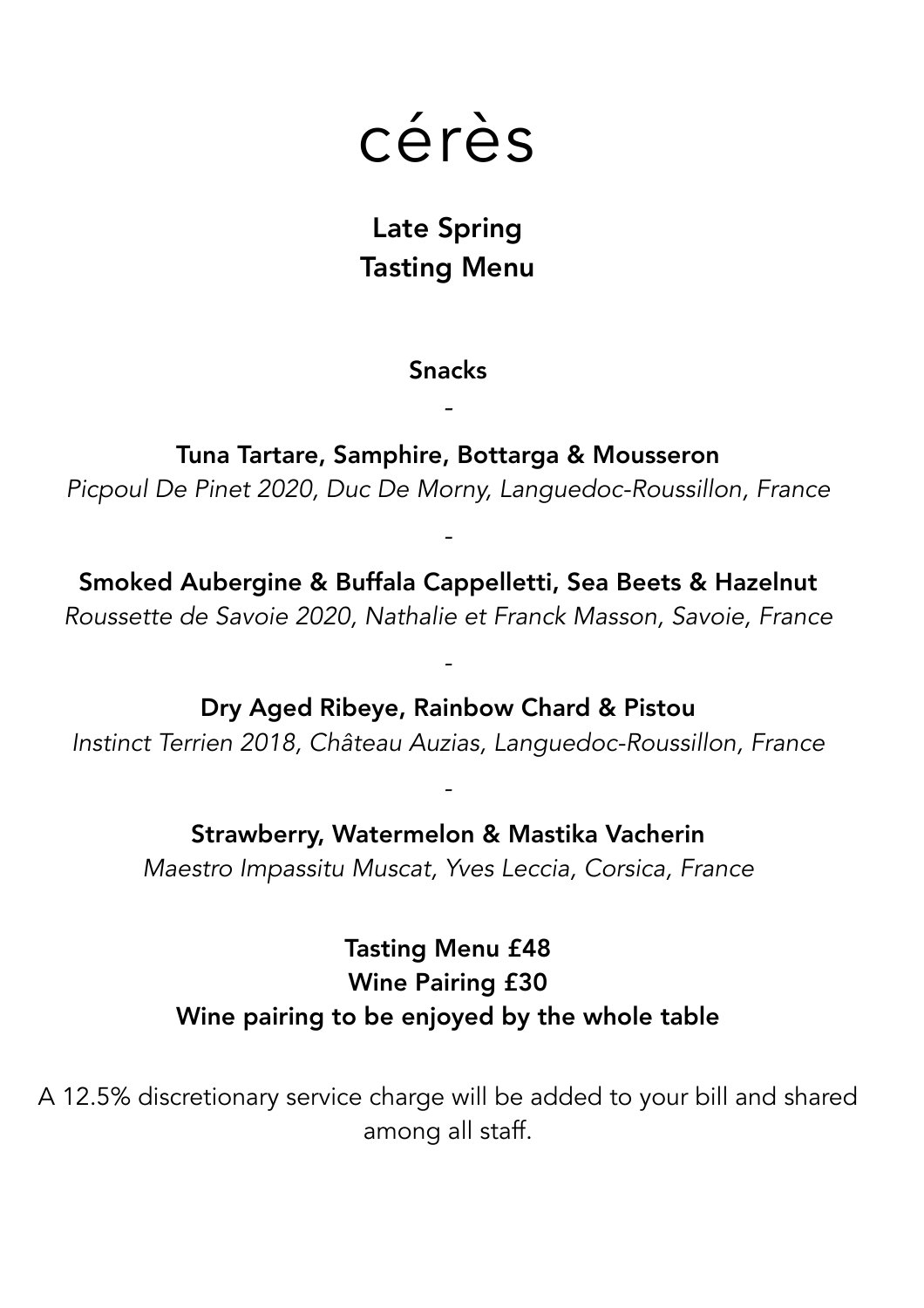

## Late Spring Pescatarian Tasting Menu

Snacks

*-*

Tuna Tartare, Samphire, Bottarga & Mousseron *Picpoul De Pinet 2020, Duc De Morny, Languedoc-Roussillon, France*

Smoked Aubergine & Buffala Cappelletti, Sea Beets & Hazelnut *Roussette de Savoie 2020, Nathalie et Franck Masson, Savoie, France* 

*-* 

*-*

Chicken of the Woods, Rainbow Chard & Pistou *Instinct Terrien 2018, Château Auzias, Languedoc-Roussillon, France* 

Strawberry, Watermelon & Mastika Vacherin *Maestro Impassitu Muscat, Yves Leccia, Corsica, France* 

*-* 

Tasting Menu £48 Wine Pairing £30 Wine pairing to be enjoyed by the whole table

A 12.5% discretionary service charge will be added to your bill and shared among all staff.